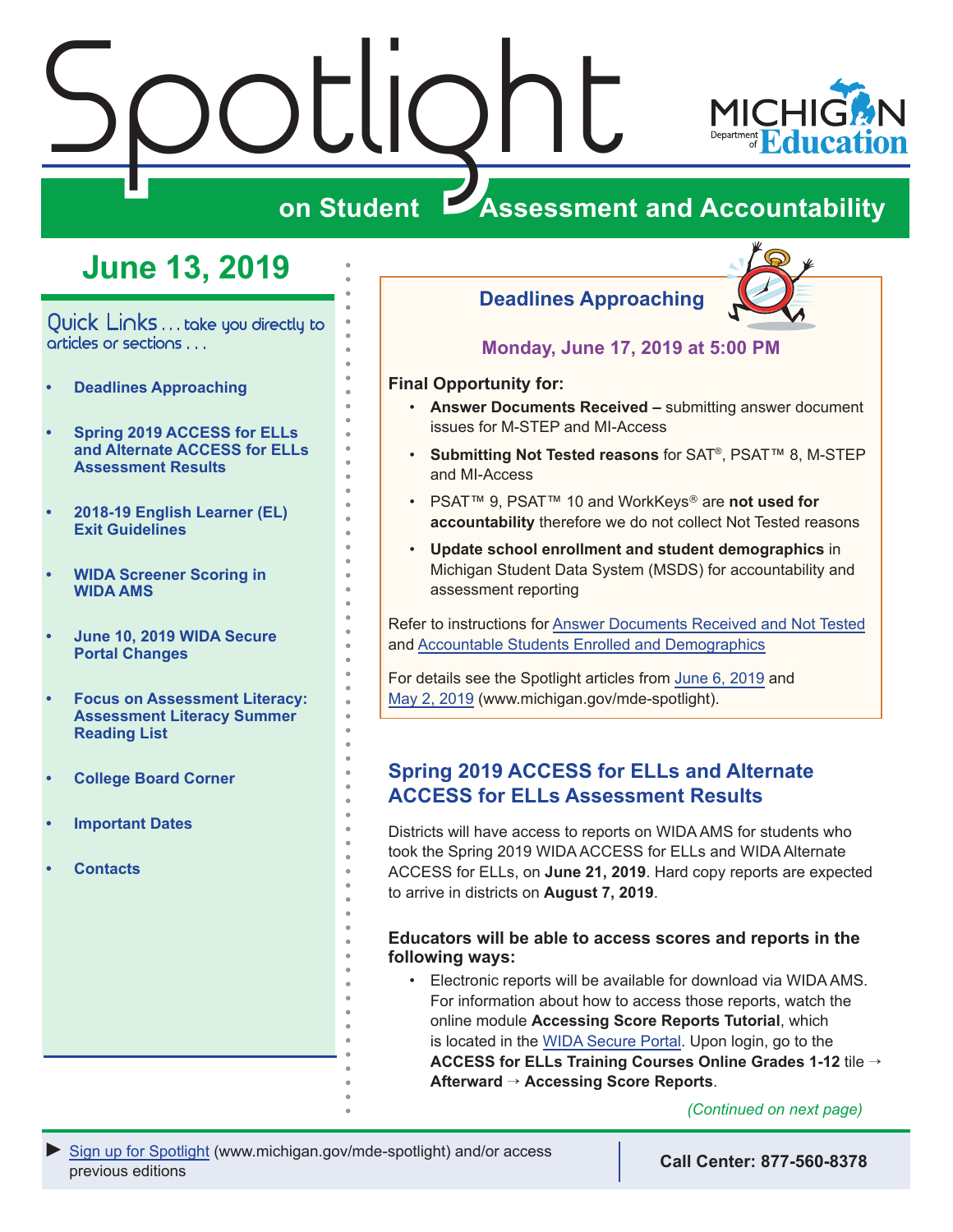<span id="page-1-0"></span>• Individual Student Reports, Student Roster Reports, School Frequency Reports, and District Frequency Reports will be shipped to arrive in districts by **August 7, 2019**. Educators should review the available resources on the [WIDA Scores and Reports](https://wida.wisc.edu/assess/access/scores-reports)  [web page](https://wida.wisc.edu/assess/access/scores-reports) (wida.wisc.edu) under **Assess** → **ACCESS for ELLs Scores and Reports**, or **Alternate ACCESS Scores and Reports** to aid in their understanding of scores and reports.

Educators should also review the [ACCESS for ELLs](https://wida.wisc.edu/sites/default/files/resource/Interpretive-Guide.pdf)  [Interpretive Guide for Score Reports](https://wida.wisc.edu/sites/default/files/resource/Interpretive-Guide.pdf) and the [Alternate](https://wida.wisc.edu/sites/default/files/resource/Alt-Interpretive-Guide.pdf)  [ACCESS for ELLs Interpretive Guide for Score Reports.](https://wida.wisc.edu/sites/default/files/resource/Alt-Interpretive-Guide.pdf)

• Student level scores will be available for download in a Student Data File via the MDE Secure Site in **July 2019**.

#### **2018-19 English Learner (EL) Exit Guidelines**

Spring 2019 WIDA ACCESS results are expected to be available in WIDA AMS on Friday, June 21, 2019. At that time, districts will have the latest data needed to determine if a student is eligible for EL exit based on the criteria in the [EL Entrance and Exit Protocol](https://www.michigan.gov/documents/mde/Entrance_and_Exit_Protocol_updated_May_2016_550634_7.pdf) available on the [Title III web](http://www.mi.gov/mde-titleiii)  [page](http://www.mi.gov/mde-titleiii) (www.mi.gov/mde-titleiii).

Directions for exiting eligible students can be found in the [EL Exit Reporting Guidelines](https://www.michigan.gov/documents/mde/18-19_EL_Exit_Reporting_Guidelines_657839_7.pdf) document, which can be found on the [WIDA web page](www.michigan.gov/wida) (www.michigan.gov/wida).

#### **WIDA Screener Scoring in WIDA AMS**

Any online screeners students started prior to **June 27, 2019** will no longer be accessible after this date. Educators **must** ensure that any outstanding tests have been completed by students AND scored by this date. This includes scoring the Writing and Speaking domains. After June 27, educators will be able to select a new Screener administration for incoming students for the 2019-20 school year, using the WIDA AMS drop-down menu.

#### **June 10, 2019 WIDA Secure Portal Changes**

#### **Usernames to Convert to Email Address**

As of Monday, June 10, 2019, all WIDA Secure Portal users are prompted upon first login to convert their username to their work email address. This change is being implemented to make it easier for users to remember login information and to ensure accuracy of WIDA Secure Portal user contact information.

#### **Inactive Accounts**

Beginning June 10, 2019 and on an ongoing monthly basis, WIDA will delete WIDA Secure Portal accounts that have not been logged into for three years. If you have not logged into the WIDA Secure Portal for a significant period of time, you should do so now in order to maintain an active account and retain your certificate of completion for any WIDA administration quizzes.

Please ensure your teachers receive this time-critical information.

These changes have no impact to your OEAA Secure Site account or WIDA AMS account. Contact WIDA Client Services with any questions about these changes, at 866 276-7735 or by sending an email to [help@wida.us](mailto:help%40wida.us?subject=).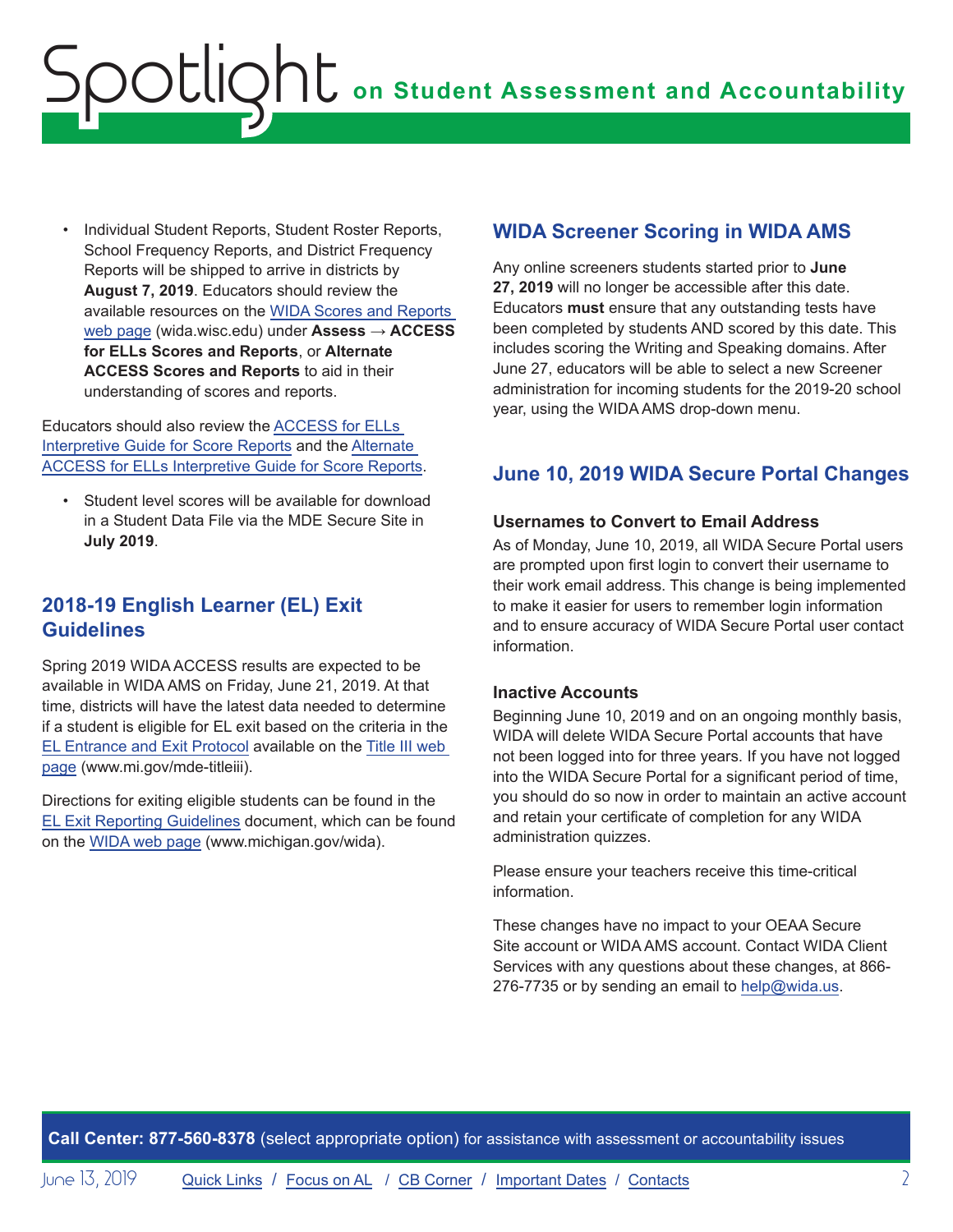# <span id="page-2-0"></span>**on Student Assessment and Accountability** Spotlight

#### **Assessment Literacy Summer Reading List**

Do you have your summer reading list planned yet? This summer might be the perfect time to learn more about what it means to be "assessment literate." We'd like to recommend a few selections on Assessment Literacy that are go-to resources for the folks here at the Michigan Department of Education (MDE) and are occasionally the focus of our own book studies.

- [Assessment Literacy for Educators in a Hurry](https://www.amazon.com/Assessment-Literacy-Educators-Hurry-Popham/dp/1416626484/ref=sr_1_1?keywords=Assessment+literacy+in+a+hurry&qid=1559751237&s=books&sr=1-1) (2018) by W. James Popham. This engaging book demystifies educational testing for busy educators who want to acquire the understanding of measurement necessary to advocate for better assessment practices and eliminate ineffective —and sometimes even harmful—ones.
- [Balanced Assessment Systems: Leadership, Quality, and the Role of Classroom Assessment](https://www.amazon.com/s?k=%E2%80%A2+Balanced+Assessment+Systems%3A+Leadership%2C+Quality%2C+and+the+Role+of+Classroom+Assessment&ref=nb_sb_noss) (2017) by Steve Chappuis, Carol Commodore, and Rick Stiggins. This comprehensive guide provides clear steps and strategies for developing a balanced assessment system and includes many exercises designed for professional learning and system implementation.
- [Embedding Formative Assessment: Practical Techniques for K-12 Classrooms](https://www.amazon.com/Embedding-Formative-Assessment-Techniques-Classrooms/dp/1941112293/ref=pd_cp_14_1?pd_rd_w=0fwiD&pf_rd_p=ef4dc990-a9ca-4945-ae0b-f8d549198ed6&pf_rd_r=9DN5HDFESE8MWCHV1H15&pd_rd_r=4085c80b-87aa-11e9-9655-6126118ea94e&pd_rd_wg=Gh1v1&pd_rd_i=1941112293&psc=1&refRID=9DN5HDFESE8MWCHV1H15) (2015) by Dylan William and Siobhán Leahy. The authors provide an overview of the strategies and practical formative assessment techniques that have the potential to improve teacher practice and student achievement in the K-12 classroom.
- [Formative Assessment in Practice: A Process of Inquiry and Action](https://www.amazon.com/Formative-Assessment-Practice-Accountability-Achievement/dp/1612505511/ref=sr_1_1?keywords=%E2%80%A2+Formative+Assessment+in+Practice%3A+A+Process+of+Inquiry+and+Action&qid=1559755489&s=books&sr=1-1) (2013) by Margaret Heritage. In this book, the author presents a practical child-centered approach to formative assessment that skillfully integrates theory and practice for educators seeking to take their students to higher levels of thinking and learning.
- Considered the matrix in the matrix of a following in the High (2013) by V. Jumma Focus and center assessment practice assessment practice assessment practice assessment practice assessment practice assessment profile an • [The Perfect Assessment System](https://www.amazon.com/Perfect-Assessment-System-Rick-Stiggins/dp/1416623817/ref=sr_1_1?crid=25PJR4REN1NEQ&keywords=the+perfect+assessment+system&qid=1559756356&s=books&sprefix=%E2%80%A2The+Perfect+Assess%2Cstripbooks%2C294&sr=1-1) (2017) by Rick Stiggins. In this book, the author calls for a groundup re-envisioning of assessment in the U.S. educational system. Stiggins clearly identifies the adjustments in practice and culture necessary to generate both accurate accountability data and evidence of individual mastery that supports more impactful decision making and increased student learning.

Happy reading! The Focus on Assessment Literacy series will resume again in August with the topic "What is the Purpose of Formative Assessment?"

#### **Resources**

[MAC Reads 2019](http://www.michiganassessmentconsortium.org/event/mac-reads-2019)**:** The Michigan Assessment Consortium is hosting a video conference with W. James Popham, the author of *Assessment Literacy for Educators in a Hurry*. The video conference will be held on **Thursday, September 26, 2019 4:00 –** 

**5:00 PM EST**. Join the conference as an individual participant, a district-level team, or as a cross-district group with your ISD. Cost is \$25.00 per participant through EventBrite.

For details, go to [MAC Reads 2019](https://www.michiganassessmentconsortium.org/event/mac-reads-2019/) (www.michiganassessmentconsortium.org/event/ mac-reads-2019/)

#### **Put Into Practice**

Consider forming a book study with your colleagues and plan to share reflections with them in the fall. Reflect on the following:

- 1. What are three assessment techniques I learned in the reading that I can use in my teaching practice right away?
- 2. List two ways this reading changed my understanding of assessment.
- 3. If I could ask one question of the author(s), what would I ask?

Interim

**Summative** 

Formative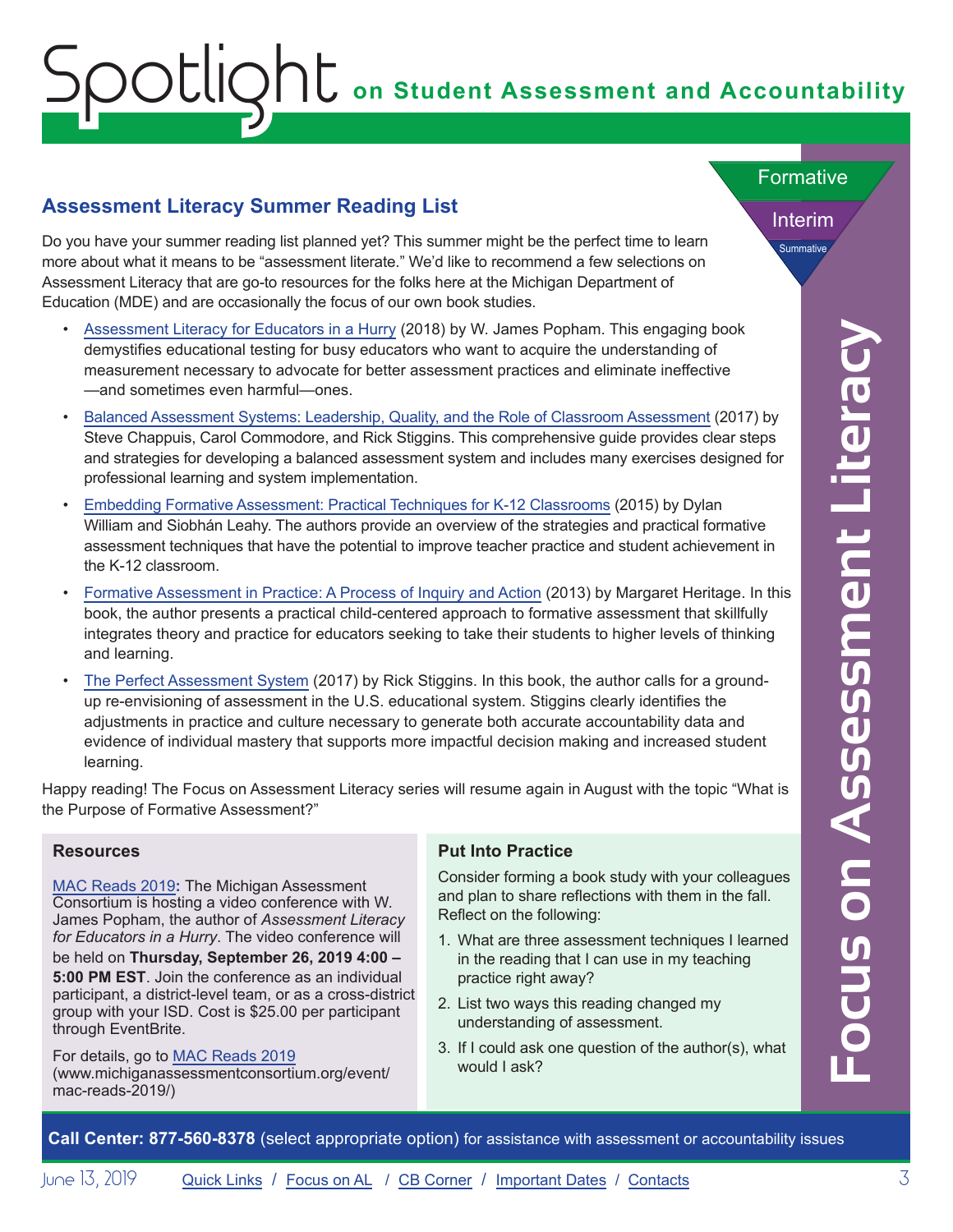## <span id="page-3-1"></span><span id="page-3-0"></span>College Board Corner

 *Information on SAT*®*, PSAT*™ *8/9, and PSAT*™*10 provided by the College Board*

#### **Questions about Spring PSAT 8/9, PSAT 10, or SAT?**

- call the Michigan Educator Hotline: 866-870-3127 (select Option 1)
- email [michiganadministratorsupport@](mailto:michiganadministratorsupport%40collegeboard.org?subject=) [collegeboard.org](mailto:michiganadministratorsupport%40collegeboard.org?subject=)

#### **Reminder**

Do **not** order in the College Board test ordering system for the **April 2020** Michigan-provided SAT with Essay, PSAT 10, and PSAT 8/9 for 8th and 9th grades.

#### **Educator Score Release**

Scores will be available to educators in the College Board Reporting Portal the week of June 24.

Schools that have never accessed the portal should have received an email on June 4 titled Access to the College Board Reporting Portal regarding information on how to access the portal.

If you need assistance with ordering assessments other than the Michigan-provided assessments or getting access to the College Board reporting portal, contact a member of the Michigan field team:

- Jason Feig: [jfeig@collegeboard.org](mailto:jfeig%40collegeboard.org?subject=)
- Kari Anama: [kanama@collegeboard.org](mailto:kanama%40collegeboard.org?subject=)

#### **Getting Ready for 2020 – Save the Date for Fall Implementation Workshops**

Implementation workshops are free and provide information about the Spring 2020 Michigan-provided SAT with Essay, PSAT 10, and PSAT 8/9 for grades 8 and 9 administrations. The workshop is important for building administrators and building test coordinators. Learn about the latest enhancements and changes for the spring administration, preparing for and administering the College Board exams, spring implementation timelines, and about our professional development offerings to prepare you for Spring 2020.

The College Board is partnering with MCAN (Michigan College Access Network) to provide SCECHs to registered participants. Links to register for the workshops will be available soon.

| Date       | Location                                        | City                 |
|------------|-------------------------------------------------|----------------------|
| 10/1/2019  | Genesee ISD                                     | Flint                |
| 10/1/2019  | Macomb ISD                                      | Clinton Township     |
| 10/2/2019  | <b>Wayne County</b><br><b>Community College</b> | Wayne                |
| 10/7/2019  | Oakland ISD                                     | Waterford            |
| 10/8/2019  | Menominee ISD                                   | Menominee            |
| 10/10/2019 | Kalamazoo RESA                                  | Portage              |
| 10/11/2019 | Ingham ISD                                      | Lansing              |
| 10/11/2019 | Jackson ISD                                     | Jackson              |
| 10/11/2019 | St. Joseph ISD                                  | Centreville          |
| 10/24/2019 | Clare-Gladwin RESD                              | Clare                |
| 10/24/2019 | Delta Schoolcraft ISD                           | Escanaba             |
| 10/25/2019 | <b>Copper Country ISD</b>                       | Hancock              |
| 10/28/2019 | Kent ISD                                        | <b>Grand Rapids</b>  |
| 10/29/2019 | Marquette-Alger ISD                             | Marquette            |
| 10/30/2019 | Eastern UP ISD                                  | Sault Ste. Marie     |
| 10/30/2019 | Traverse Bay Area ISD                           | <b>Traverse City</b> |
| 11/1/2019  | Alpena-Montmorency-<br>Alcona ESD               | Alpena               |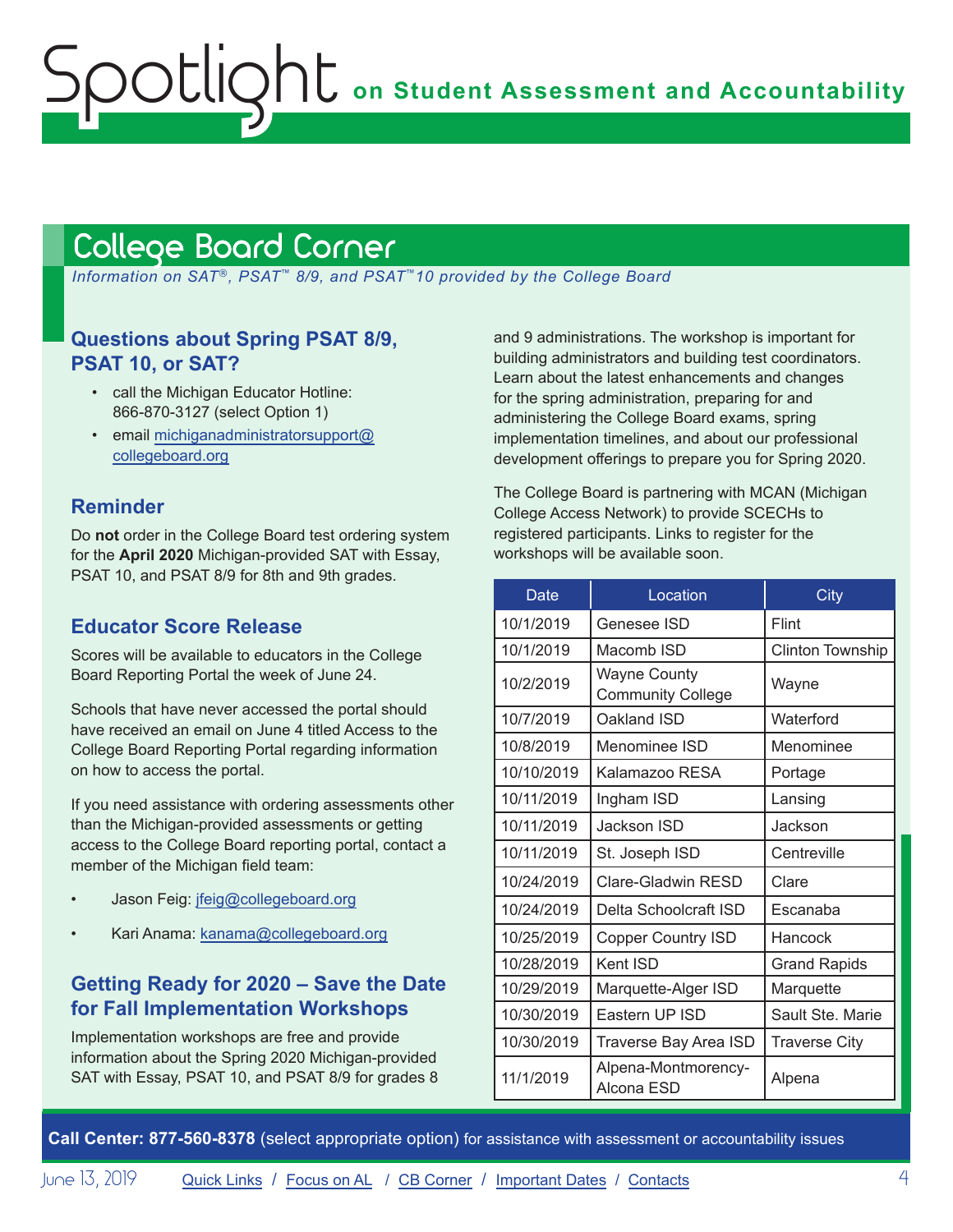# <span id="page-4-0"></span>**on Student Assessment and Accountability** Spotlight

## <span id="page-4-1"></span>**Important Dates**

## **Approaching Deadlines!**

#### **June 17, 2019**

- Accountable Students Enrolled and Demographics window for the **Spring 2019 Test Period CLOSES** (i.e. **M-STEP, MI-Access, SAT, PSAT 8/9**)
- Submit Not Tested reasons **CLOSES** for **SAT** and **PSAT 8/9 (grade 8 only)** – **NOTE:** No need to submit Not Tested reasons for ACT WorkKeys, PSAT 8/9 (for grade 9), and PSAT 10. They are not included in accountability at this time.
- Verify and submit answer document issues and Not Tested reasons **CLOSES** for **M-STEP** and **MI-Access**

#### **June 21, 2019**

• **WIDA Access for ELLs** and **Alternate Access for ELLs** reports available in WIDA AMS

### **July-August 2019**

#### **Act WorkKeys**

#### **July 16, 2019:**

• Students access **ACT WorkKeys** scores and National Career Readiness Certificates

#### **August 7, 2019:**

• Individual Student Reports, Student Roster Reports, School Frequency Reports, and District Frequency Reports arrive in Districts for **WIDA Access for ELLs** and **Alternate Access for ELLs**

#### **August 9, 2019:**

• Receive **ACT WorkKeys** score reports